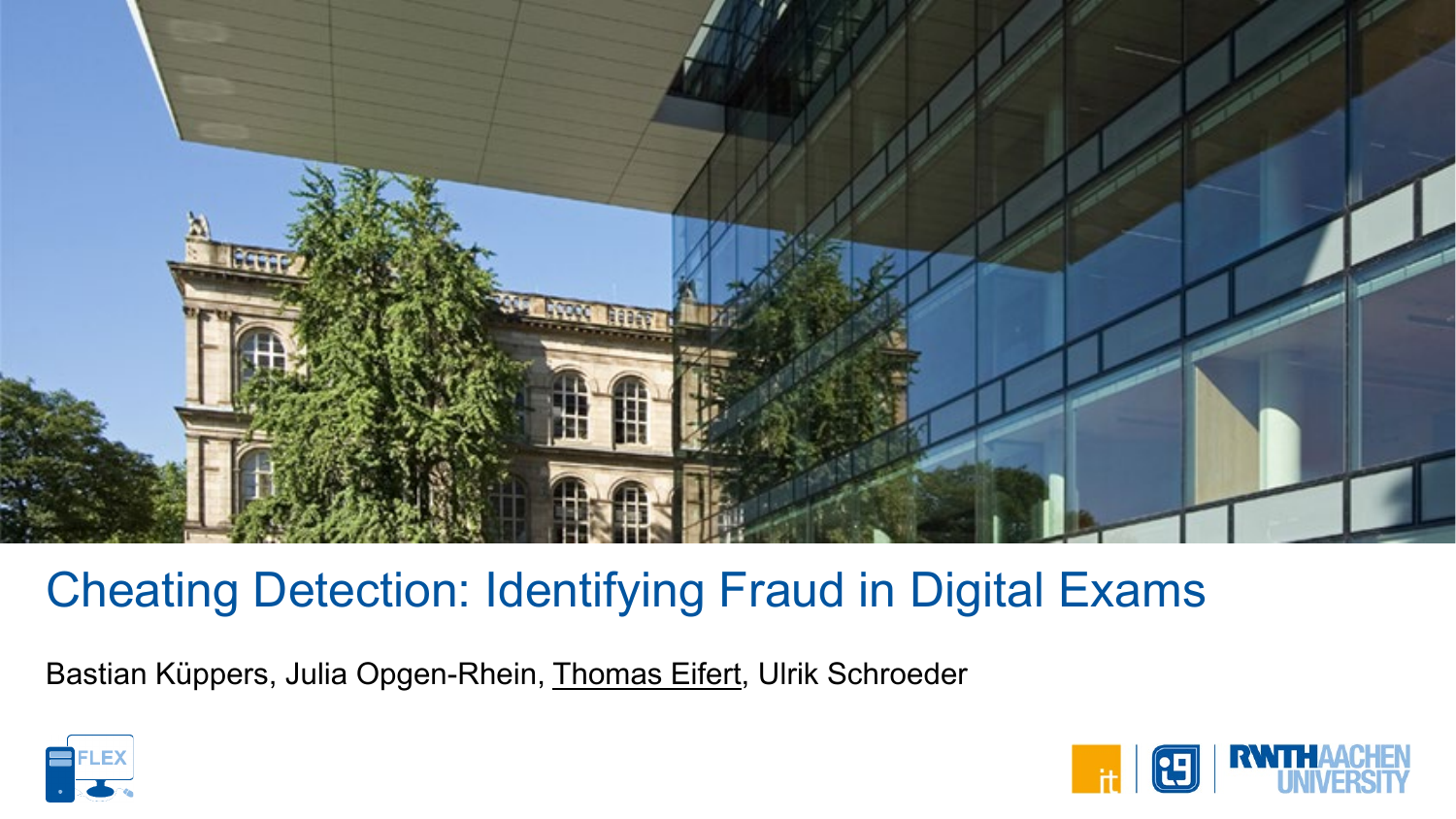**Our Project: FLEX**



## **FLEX (Framework for FLExible Electronic EXaminations)**



Conduction of Exams: Analogous vs. Digital EUNIS 2019 | Bastian Küppers, Julia Opgen-Rhein, Thomas Eifert, Ulrik Schroeder

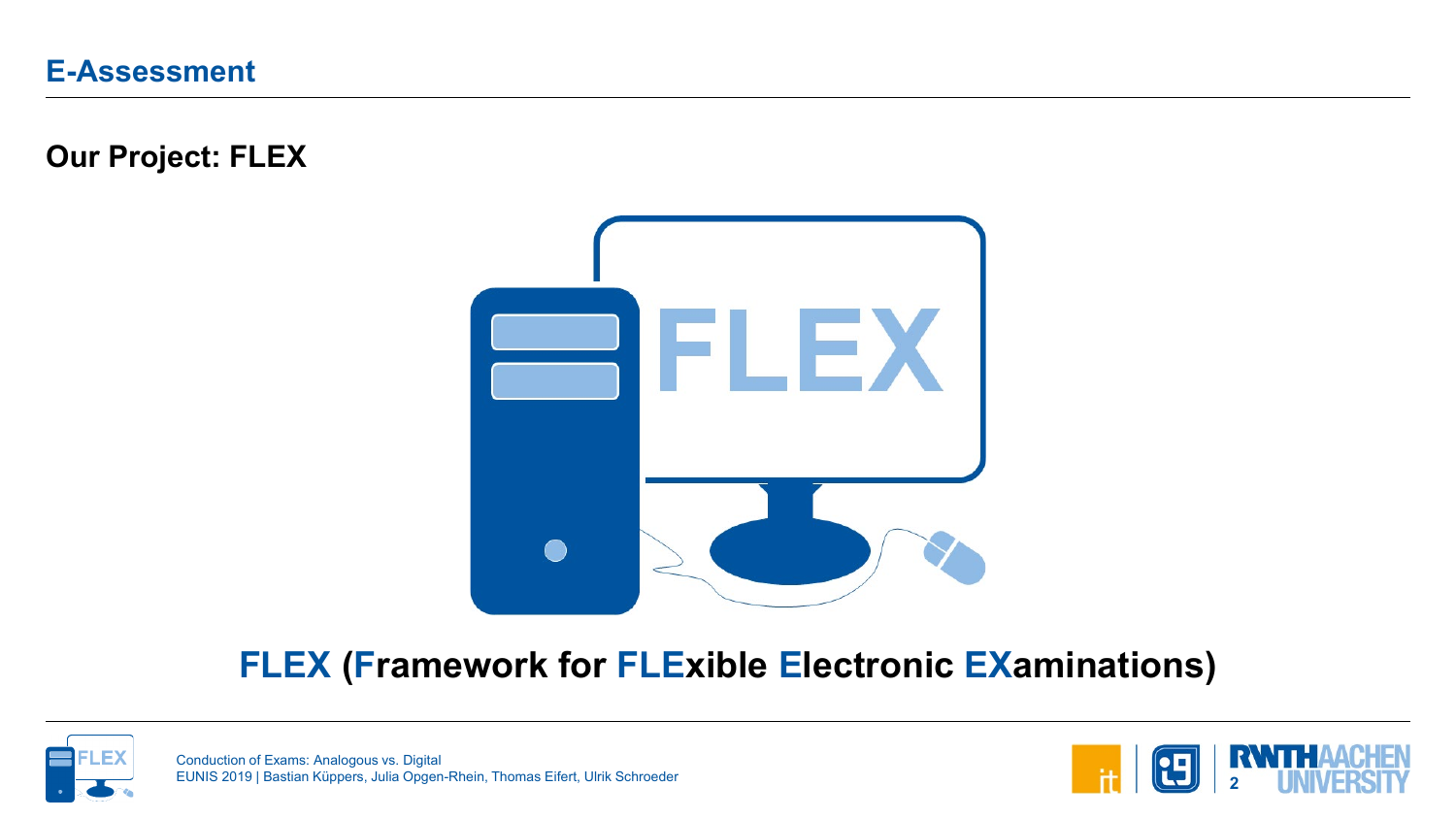### **Statement of the Problem (1 / 2)**

- Cheating is a problem in examinations and can have many forms
- Electronic exams come with an apparently increased danger of impersonation and illegal communication between students
- This problem gets worse in a BYOD scenario





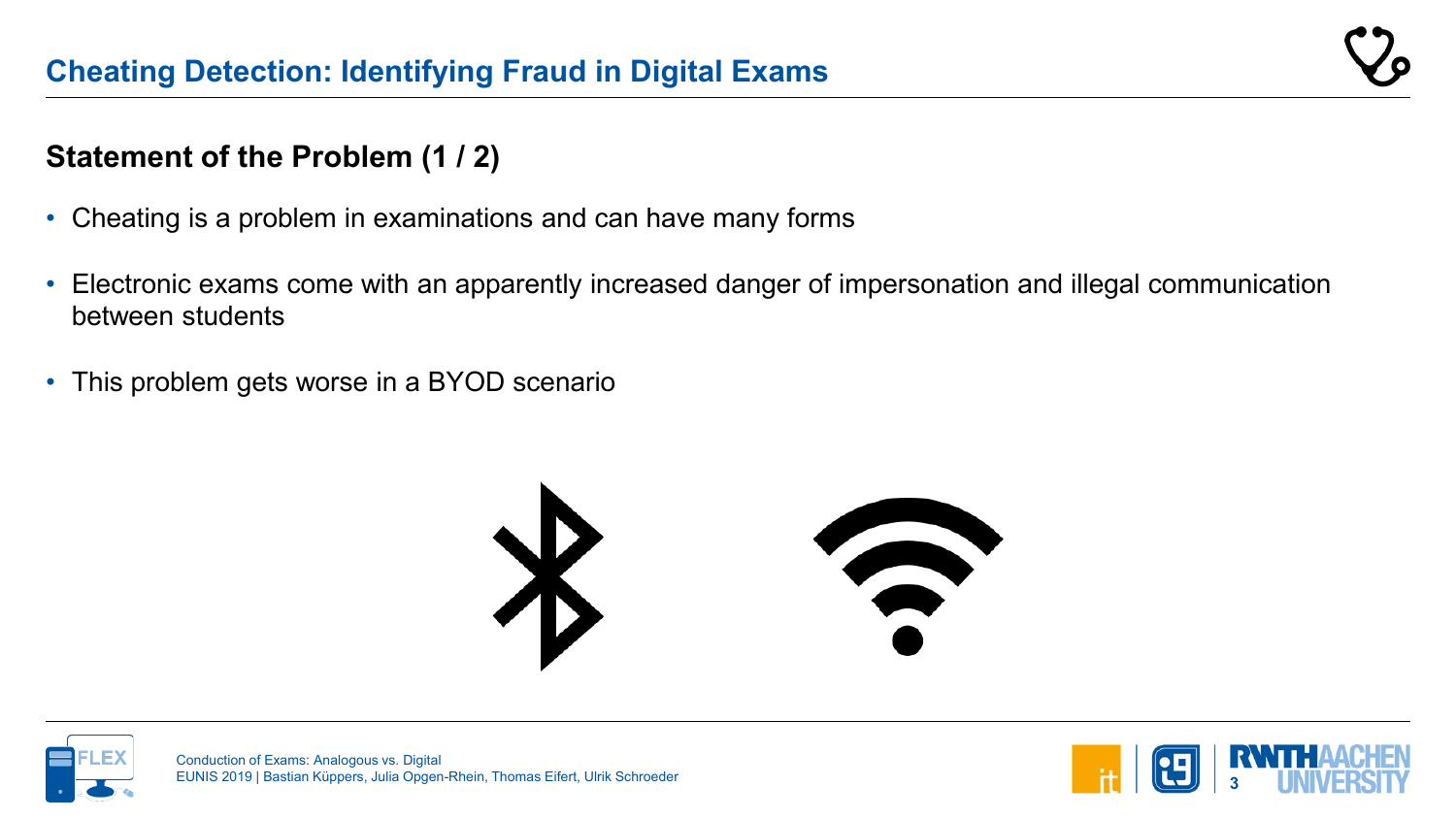Obstacles for E-Assessment (among others)

- In the exam weeks, almost all lecture rooms are in use
- Most of them have no permanent room setup with PCs/Laptops
- Setup per exam: large exam (~ 1000 students) requires handling of 1000 Laptops...

But:

- Apparently, every student has a laptop
- → BYOD appears as a way to enable E-Assessment on a broader base





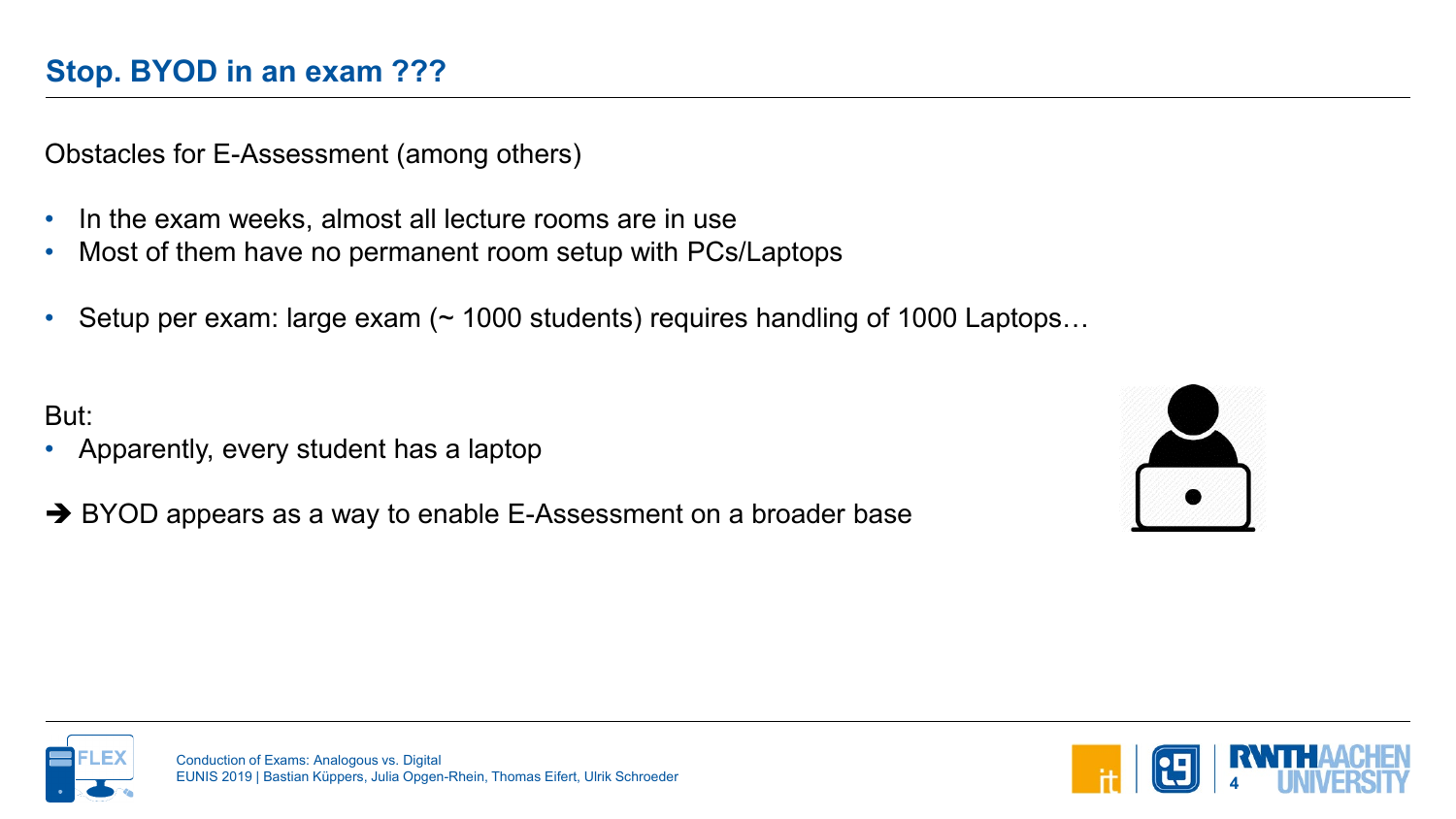#### **Statement of the Problem (2 / 2)**

- Existing solutions to security issues in Digital Examinations have multiple drawbacks for BYOD
	- − Not guaranteed to be secure, as students' devices are *untrusted platforms*
	- − No available tool supports every major operating system
- A solution to secure Digital Exams in a BYOD setting has to be found





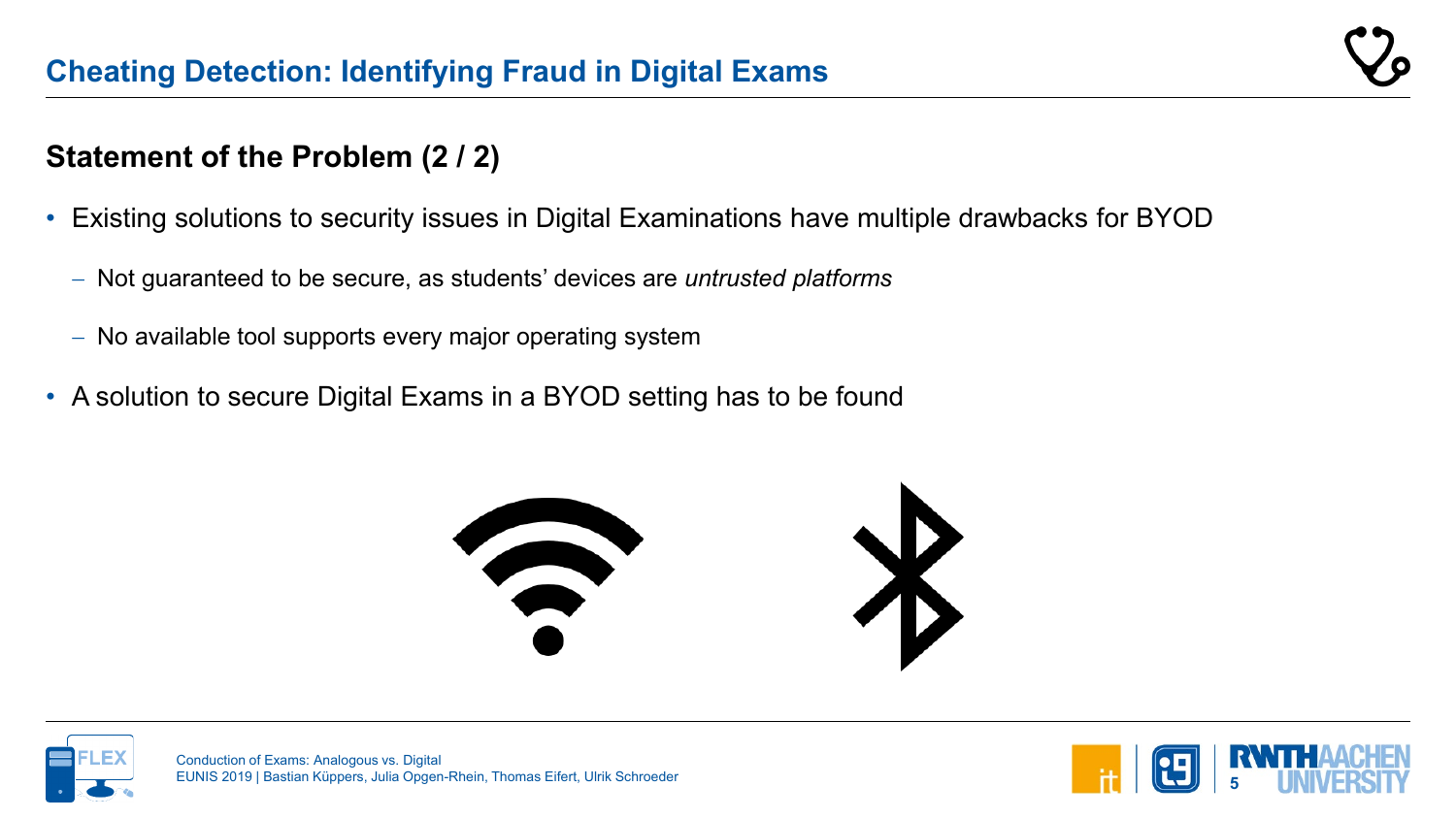

#### **In-situ Attribution**

- Monitor students' during the exam for illicit activities, instead of locking the devices
	- − Knowledge about possible cheating attempts has to be available to detect these activities
	- − Particular cheating attempts may remain undetected
- To prevent plagiarism, the identity of the author of the examination's results has to be determined
	- − Student-related patterns in the log of events have to be identified
	- − Typing patterns are a possible solution





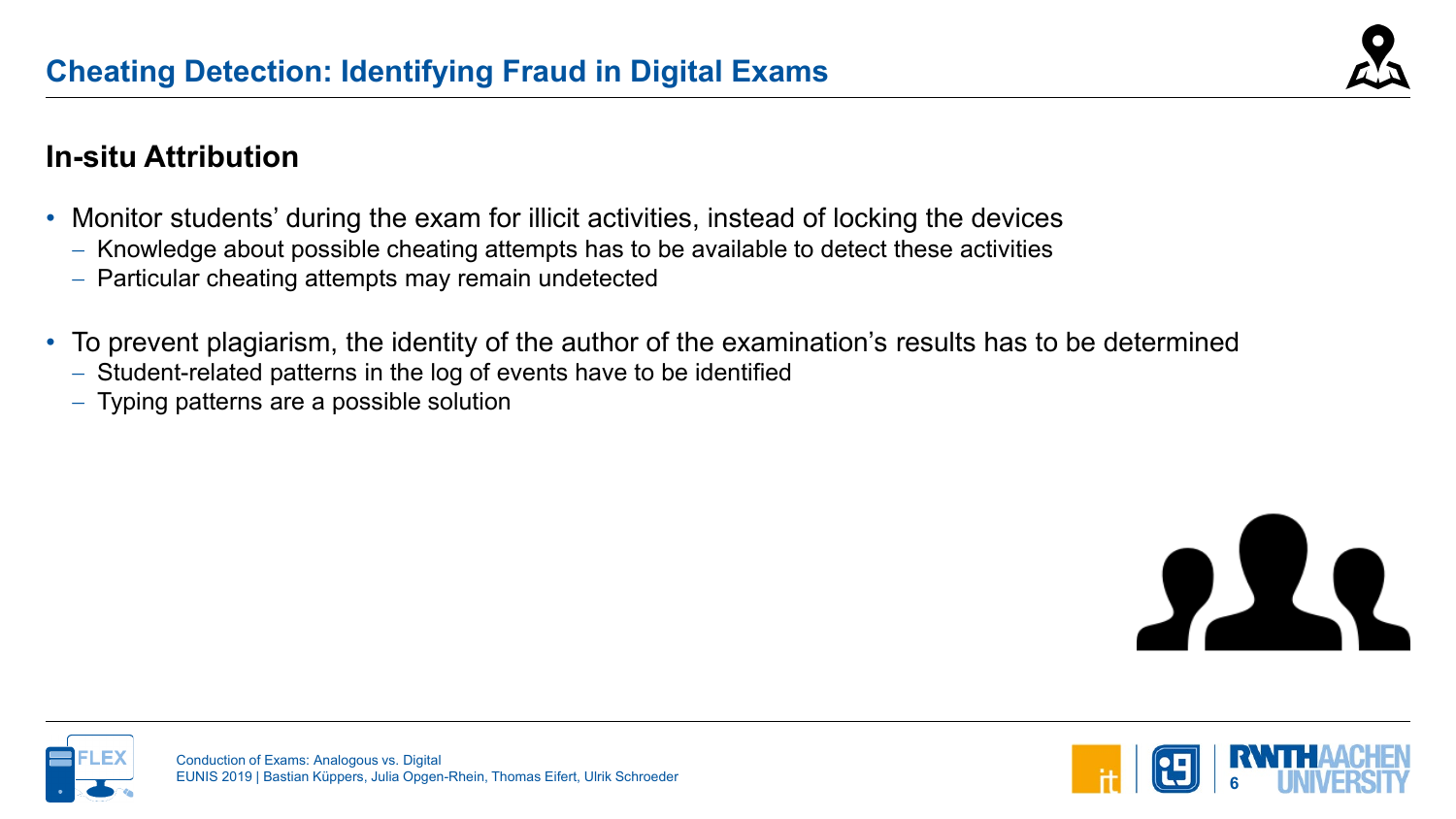#### **A-posteriori Attribution (1 / 3)**

- Analysis of the available log data produced during the Digital Exam
	- − Interpretation as a time series
- Several techniques for analysis available
	- − Process mining
	- − Wavelet analysis
	- − Author Verification





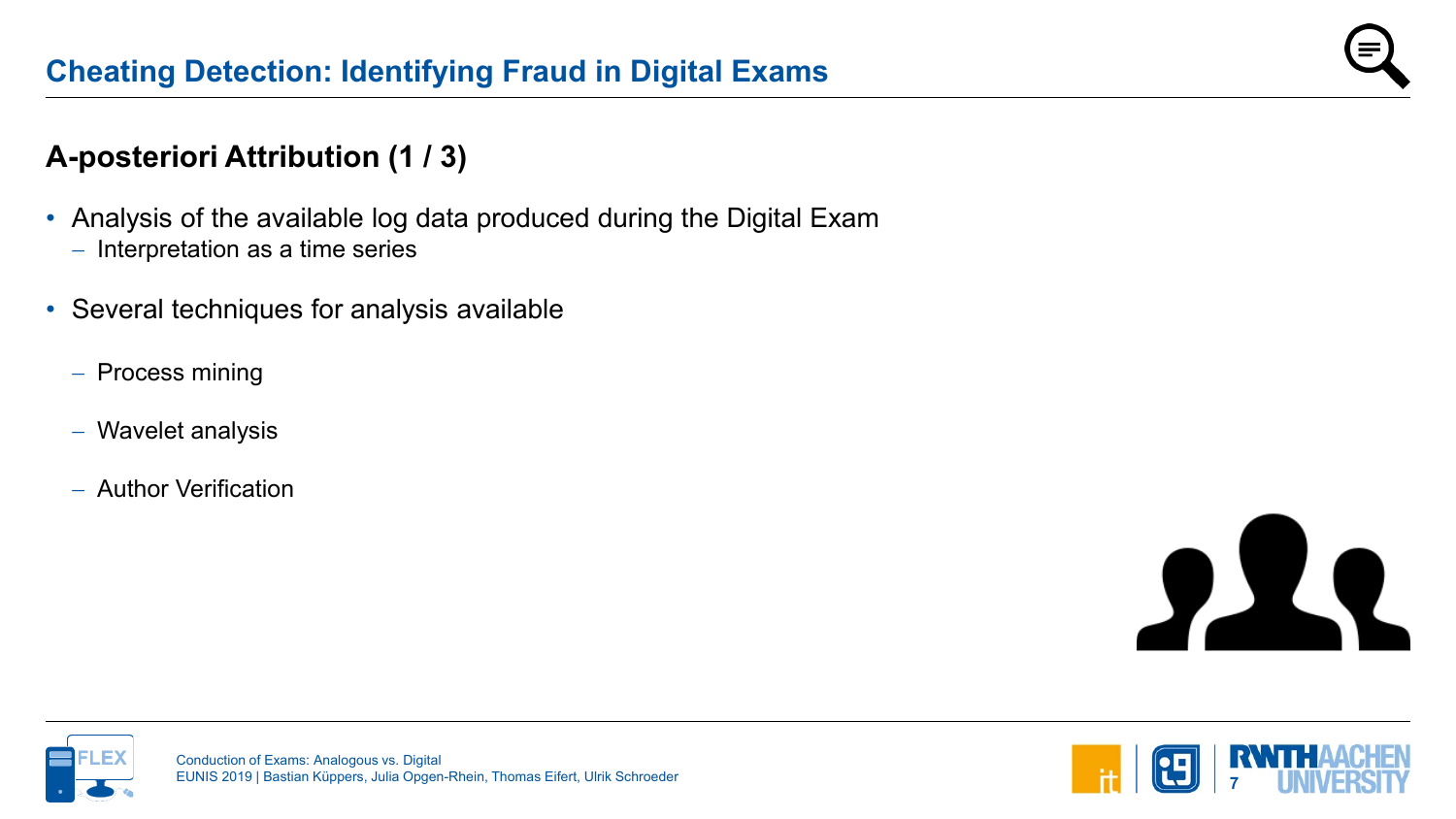### **A-posteriori Attribution (2 / 3)**

- Process mining
	- − Used to discover processes, check conformance with a process model or improve existing processes
	- − Assumption: cheating generates a different process model than regularly working on the exam's assignments
- Wavelet / time series Analysis
	- − Used to analyze linear time-frequency functions
	- − The amount of answers that a student has entered into the system is interpreted as a frequency
		- **High amount of answers relates to a high frequency**
		- Low amount of answers relates to a low frequency
	- − Assumption: The decomposition of the frequency signals reveals different frequencies for cheating



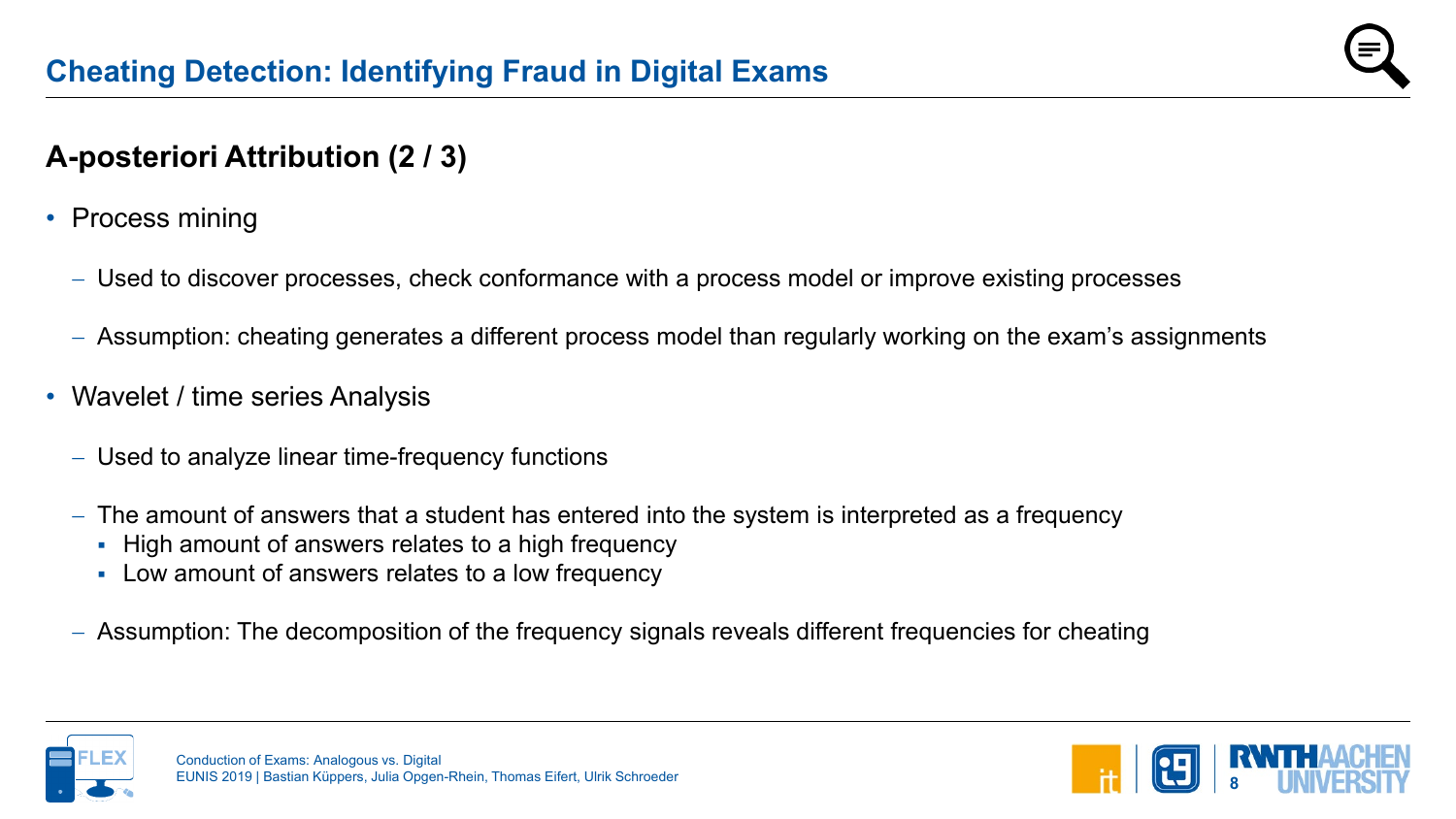#### **A-posteriori Attribution (3 / 3)**

- For written texts and programming assignments, the submissions of the students can be compared with previous work from assignments and tutorials
- Previous material is used to learn the linguistic / programming style of a student
- This style is compared to the style that is inherent to the submission for the Digital Exam





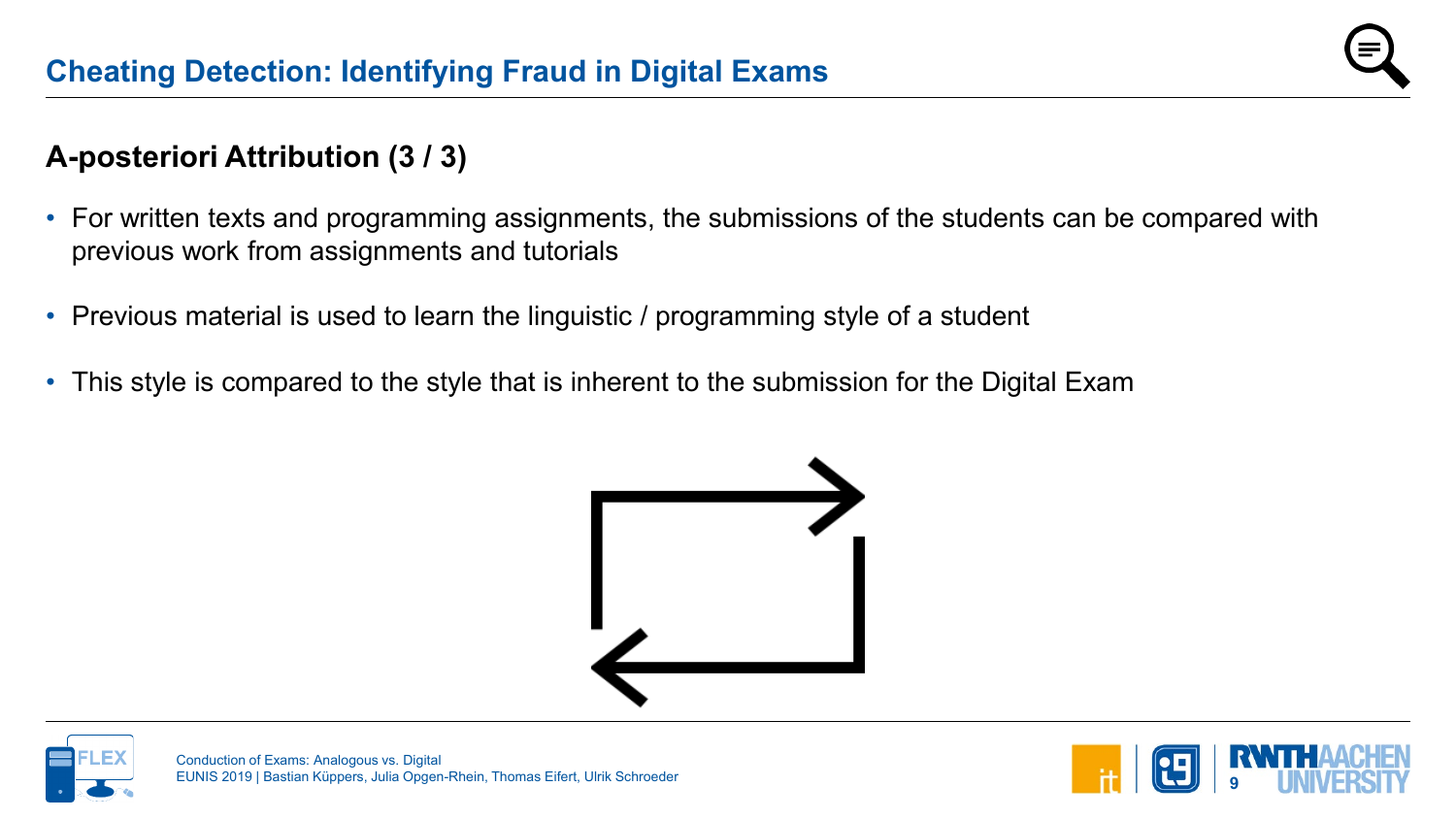### **Conditions**

- A sufficient amount of data has to be available
- Therefore, not only final submission is monitored and analyzed, but also intermediate results during the exam, network activity…
- The data has to be available with a time stamp
- The collection of the data must not influence the performance of the students' devices
- For author verification, reference material has to be collected during the semester



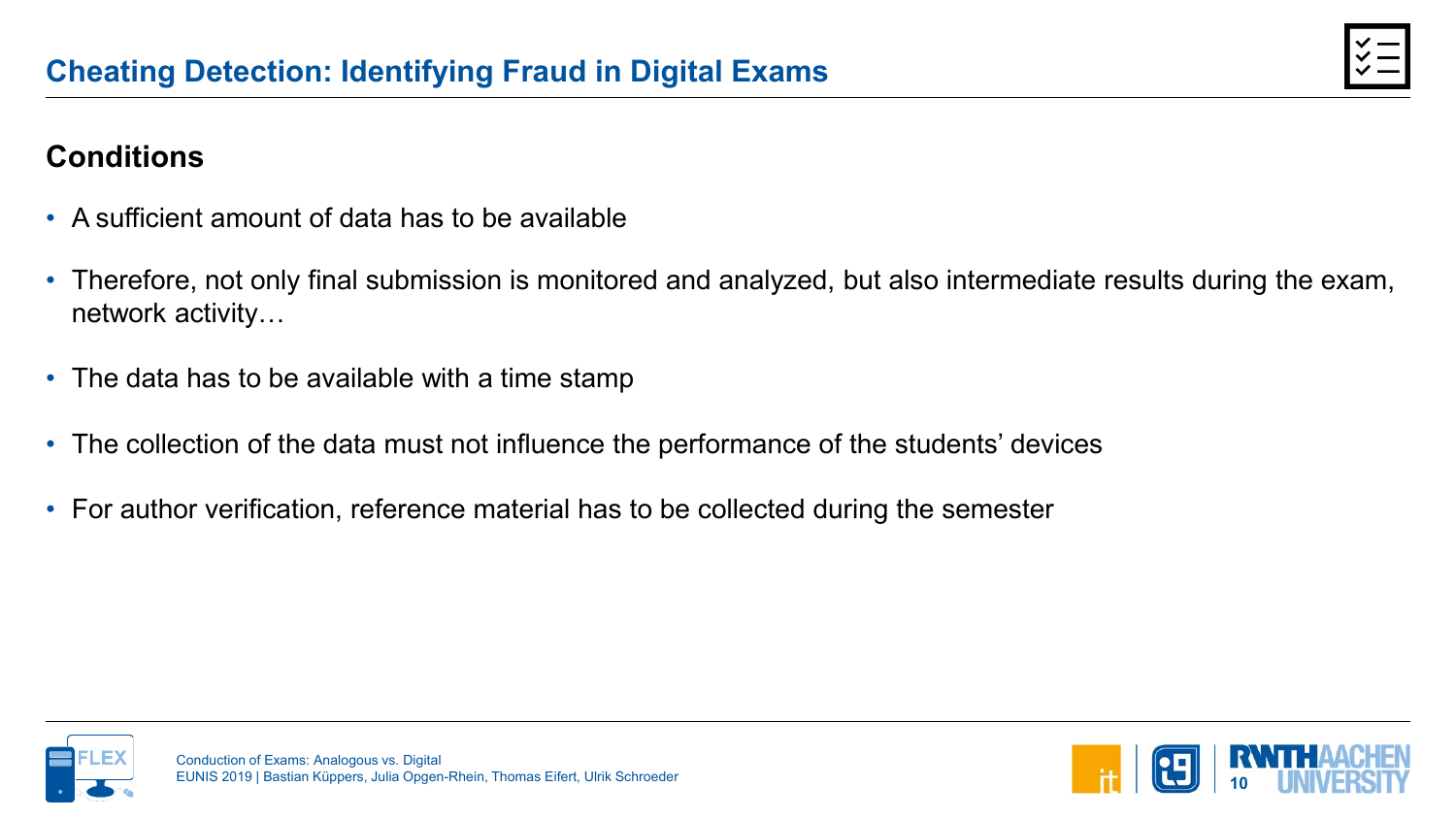

#### **Summary**

- Cheating detection for Digital Exams requires different measures than for paper-based exams
- Analyzing students' submissions can only indicate a cheating attempt, but not prove it
- $\rightarrow$  Combination of cheating prevention (during exam) and cheating detection (during / after exam) makes cheating attemps difficult and risky
- Current steps include the prototypical implementation of the proposed ways of a-posteriori cheating